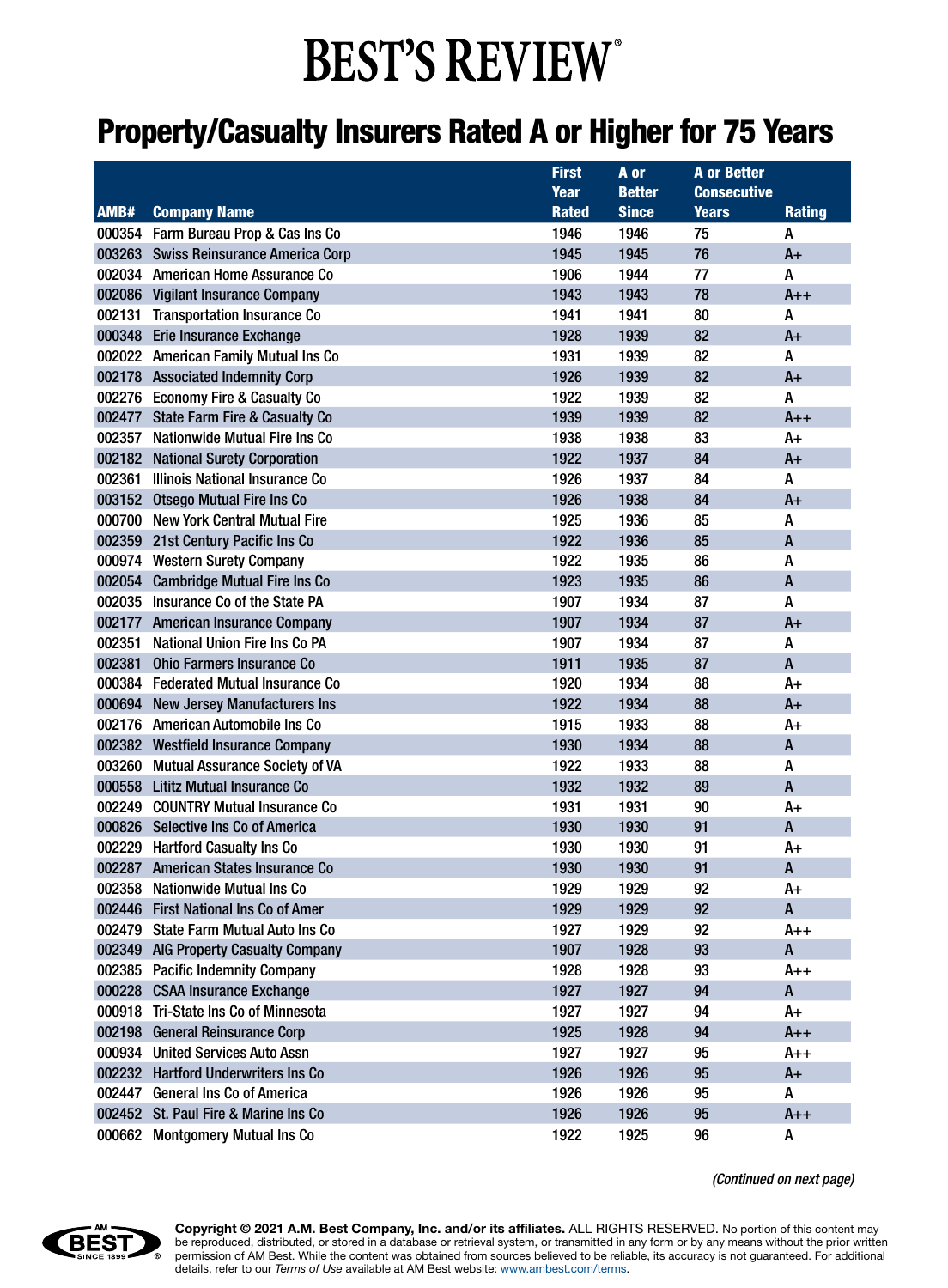|        |                                                          | <b>First</b>                | A or                          | <b>Consecutive</b>                       |                |
|--------|----------------------------------------------------------|-----------------------------|-------------------------------|------------------------------------------|----------------|
| AMB#   | <b>Company Name</b>                                      | <b>Year</b><br><b>Rated</b> | <b>Better</b><br><b>Since</b> | <b>Years Rated</b><br><b>A</b> or Better | <b>Rating</b>  |
| 002360 | <b>Granite State Insurance Co</b>                        | 1907                        | 1925                          | 96                                       | A              |
| 002179 | Fireman's Fund Insurance Co.                             | 1918                        | 1924                          | 97                                       | A+             |
| 000149 | <b>Munich Reinsurance America Inc.</b>                   | 1922                        | 1923                          | 98                                       | $A+$           |
| 000414 | <b>Germantown Mutual Ins Co</b>                          | 1922                        | 1923                          | 98                                       | A              |
| 002085 | <b>Great Northern Insurance Co</b>                       | 1923                        | 1923                          | 98                                       | $A++$          |
| 000320 | <b>Pharmacists Mutual Ins Co.</b>                        | 1922                        | 1922                          | 99                                       | A              |
| 000347 | <b>Westport Insurance Corp</b>                           | 1922                        | 1922                          | 99                                       | $A+$           |
| 000371 | <b>Farmers Mutual Ins Co of NE</b>                       | 1922                        | 1922                          | 99                                       | A              |
| 000387 | Fidelity and Deposit Co of MD                            | 1922                        | 1922                          | 99                                       | $A+$           |
| 000465 | <b>Hartford Steam Boiler I &amp; I</b>                   | 1922                        | 1922                          | 99                                       | $A++$          |
| 000796 | <b>Quincy Mutual Fire Ins Co</b>                         | 1922                        | 1922                          | 99                                       | $A+$           |
| 002097 | Euler Hermes NA Insurance Co                             | 1922                        | 1922                          | 99                                       | A+             |
| 002128 | <b>Continental Casualty Company</b>                      | 1922                        | 1922                          | 99                                       | $\overline{A}$ |
| 002230 | <b>Hartford Accident &amp; Indem Co</b>                  | 1922                        | 1922                          | 99                                       | A+             |
| 002394 | <b>Peerless Insurance Company</b>                        | 1922                        | 1922                          | 99                                       | A              |
| 002162 | Amica Mutual Insurance Co                                | 1922                        | 1922                          | 100                                      | A+             |
| 002235 | Twin City Fire Insurance Co                              | 1916                        | 1921                          | 100                                      | $A+$           |
| 002055 | <b>Merrimack Mutual Fire Ins Co.</b>                     | 1920                        | 1920                          | 101                                      | A              |
| 002129 | Natl Fire Ins Co of Hartford                             | 1907                        | 1914                          | 107                                      | A              |
| 002213 | <b>Great American Insurance Co</b>                       | 1908                        | 1908                          | 113                                      | A+             |
|        | 002084 Federal Insurance Company                         | 1907                        | 1907                          | 114                                      | $A++$          |
| 002231 | <b>Hartford Fire Insurance Co</b>                        | 1907                        | 1907                          | 114                                      | A+             |
| 002363 | New Hampshire Insurance Co<br>$\cdots$ $\cdots$ $\cdots$ | 1907                        | 1907                          | 114                                      | A              |

Source: AM Best data and research. Ratings as of April 27, 2021

### Property/Casualty Insurers Rated A or Higher for 50 Years

|        |                                   | <b>First</b><br>Year | A or<br><b>Better</b> | <b>Consecutive</b><br><b>Years Rated</b> |               |
|--------|-----------------------------------|----------------------|-----------------------|------------------------------------------|---------------|
| AMB#   | <b>Company Name</b>               | <b>Rated</b>         | <b>Since</b>          | <b>A or Better</b>                       | <b>Rating</b> |
| 000964 | West Bend Mutual Ins Co.          | 1922                 | 1971                  | 50                                       | A             |
| 002389 | <b>AIU Insurance Company</b>      | 1906                 | 1971                  | 50                                       | A             |
| 003031 | American Modern Home Ins Co       | 1971                 | 1971                  | 50                                       | A+            |
| 003132 | Western World Insurance Co        | 1970                 | 1971                  | 50                                       | A             |
| 004311 | St. Paul Guardian Ins Co.         | 1971                 | 1971                  | 50                                       | $A++$         |
| 002251 | Indiana Farmers Mutual Ins        | 1933                 | 1969                  | 52                                       | A             |
| 004049 | <b>USAA Casualty Insurance Co</b> | 1970                 | 1970                  | 52                                       | $A++$         |
| 000188 | Auto-Owners Insurance Co          | 1922                 | 1968                  | 53                                       | $A++$         |
| 000422 | <b>Grange Insurance Company</b>   | 1940                 | 1968                  | 53                                       | A             |
| 000900 | Hawkeye-Security Insurance Co     | 1967                 | 1968                  | 53                                       | A             |
| 002065 | American Commerce Insurance Co    | 1951                 | 1968                  | 53                                       | A             |
| 002453 | St. Paul Mercury Insurance Co     | 1968                 | 1968                  | 53                                       | $A++$         |
| 004043 | <b>Westfield National Ins Co</b>  | 1969                 | 1969                  | 53                                       | A             |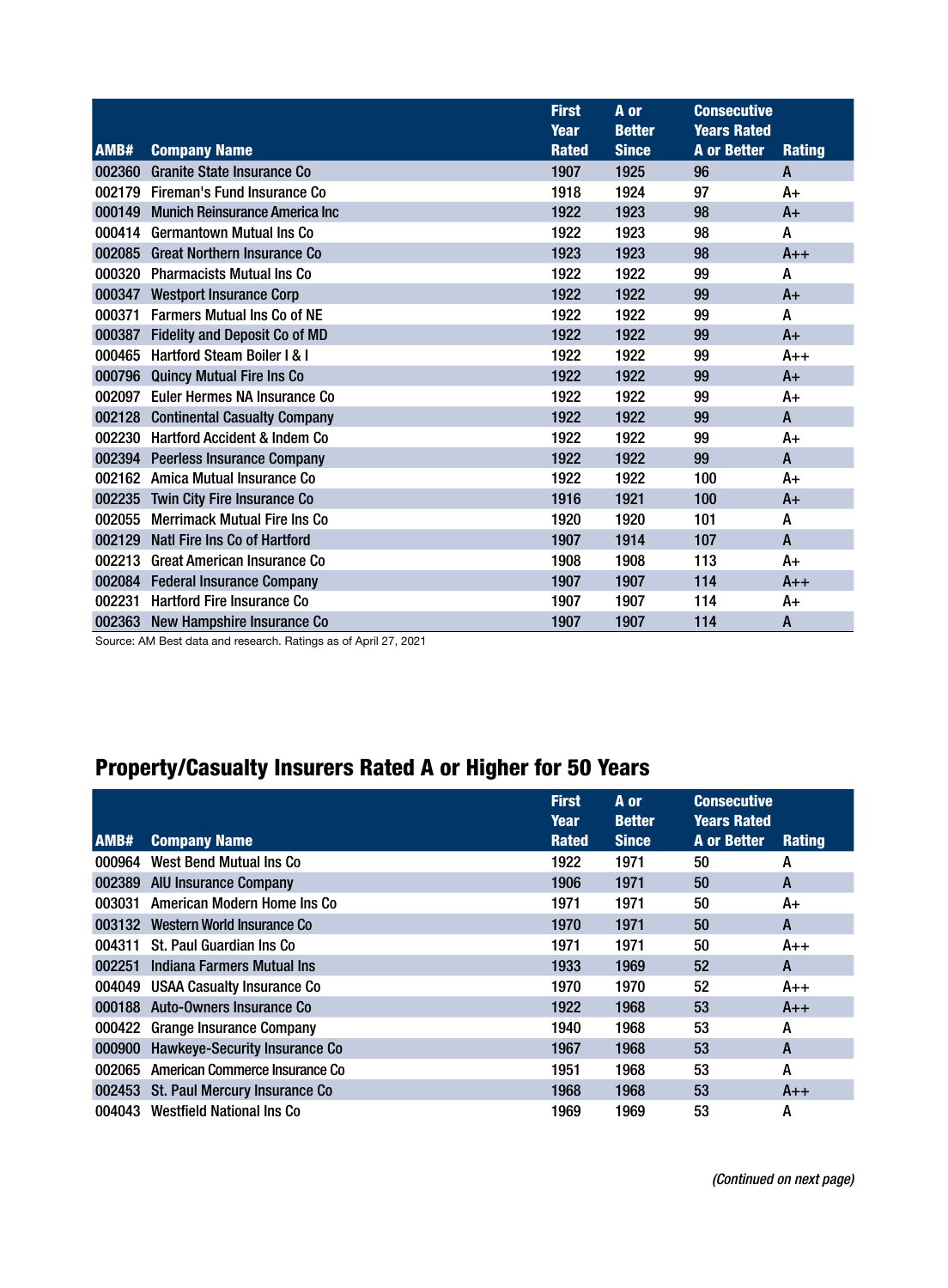|        |                                       |                          | A or         | <b>Consecutive</b> |                           |
|--------|---------------------------------------|--------------------------|--------------|--------------------|---------------------------|
|        |                                       | <b>First Year Better</b> |              | <b>Years Rated</b> |                           |
| AMB#   | <b>Company Name</b>                   | <b>Rated</b>             | <b>Since</b> | <b>A or Better</b> | <b>Rating</b>             |
|        | 002023 Amer Standard Ins Co of WI     | 1967                     | 1967         | 54                 | A                         |
|        | 002407 Progressive Casualty Ins Co    | 1960                     | 1967         | 54                 | $A+$                      |
|        | 003030 Hiscox Insurance Company Inc   | 1958                     | 1967         | 54                 | A                         |
| 003521 | <b>Great American Alliance Ins Co</b> | 1950                     | 1967         | 54                 | $A+$                      |
| 000595 | <b>Mercury Casualty Company</b>       | 1967                     | 1967         | 55                 | A                         |
|        | 002186 America First Insurance Co     | 1966                     | 1966         | 55                 | A                         |
|        | 002350 Lexington Insurance Company    | 1966                     | 1966         | 55                 | A                         |
|        | 002542 Inland Insurance Company       | 1965                     | 1966         | 56                 | A                         |
| 000708 | North Carolina Farm Bureau Mut        | 1958                     | 1963         | 59                 | A                         |
|        | 000860 Pioneer State Mutual Ins Co    | 1962                     | 1962         | 59                 | $A+$                      |
| 002050 | <b>Standard Guaranty Ins Co</b>       | 1962                     | 1962         | 59                 | A                         |
|        | 002284 Lightning Rod Mutual Ins Co    | 1962                     | 1962         | 59                 | A                         |
|        | 002476 State Farm County Mut of Texas | 1961                     | 1961         | 60                 | A++                       |
|        | 000464 Hastings Mutual Insurance Co   | 1928                     | 1961         | 61                 | A                         |
|        | 002014 AMCO Insurance Company         | 1960                     | 1960         | 61                 | $A+$                      |
|        | 002285 Western Reserve Mutual Cas     | 1955                     | 1960         | 61                 | A                         |
|        | 002286 American Economy Insurance Co  | 1960                     | 1960         | 61                 | A                         |
| 002540 | <b>Mount Vernon Fire Ins Co</b>       | 1960                     | 1960         | 61                 | $A++$                     |
|        | 004000 Commerce and Industry Ins Co   | 1958                     | 1958         | 63                 | A                         |
|        | 000594 Merchants Bonding Co (Mutual)  | 1953                     | 1958         | 64                 | A                         |
|        | 003073 Generali USB                   | 1957                     | 1957         | 64                 | A                         |
|        | 002053 Bay State Insurance Company    | 1956                     | 1956         | 65                 | $\overline{A}$            |
|        | 002290 Amer States Ins Co of Texas    | 1956                     | 1956         | 65                 | A                         |
|        | 002323 Midwestern Indemnity Company   | 1956                     | 1956         | 65                 | A                         |
|        | 002297 Universal Underwriters Ins Co  | 1955                     | 1955         | 66                 | $A+$                      |
|        | 002448 Safeco Ins Co of America       | 1955                     | 1955         | 66                 | A                         |
|        | 002541 United States Liability Ins Co | 1922                     | 1955         | 66                 | $A++$                     |
| 000258 | <b>Cincinnati Insurance Company</b>   | 1955                     | 1955         | 67                 | $A+$                      |
| 000886 | <b>Tennessee Farmers Mut Ins Co</b>   | 1953                     | 1954         | 67                 | $A+$                      |
|        | 002428 National Fire & Marine Ins Co  | 1954                     | 1954         | 67                 | $A++$                     |
|        | 000714 North Star Mutual Ins Co       | 1953                     | 1953         | 68                 | A+                        |
|        | 002005 Alfa Mutual Insurance Company  | 1953                     | 1953         | 68                 | A                         |
|        | 002429 National Indemnity Company     | 1947                     | 1953         | 68                 | $A++$                     |
|        | 002049 American Security Insurance Co | 1950                     | 1952         | 69                 | A                         |
|        | 000259 Church Mutual Ins Co, S.I.     | 1950                     | 1951         | 70                 | A                         |
| 000971 | <b>Continental Western Ins Co</b>     | 1918                     | 1951         | 70                 | $A+$                      |
|        | 002004 Great American Assurance Co    | 1908                     | 1951         | 70                 | A+                        |
|        | 002532 Union Insurance Company        | 1921                     | 1951         | 70                 | $A+$                      |
|        | 002543 Universal Surety Company       | 1952                     | 1952         | 70                 | A                         |
|        | 002132 Valley Forge Insurance Co      | 1948                     | 1950         | 71                 | A                         |
| 000203 | <b>Barnstable County Mut Ins Co</b>   | 1922                     | 1949         | 72                 | A                         |
|        | 002127 American Cas Co of Reading, PA | 1922                     | 1949         | 72                 | $\boldsymbol{\mathsf{A}}$ |
|        | 002210 Great Amer Ins Co of New York  | 1918                     | 1949         | 72                 | A+                        |
| 002393 | <b>Netherlands Insurance Co</b>       | 1906                     | 1949         | 72                 | $\pmb{\mathsf{A}}$        |
|        | 000540 Kentucky Farm Bureau Mutual    | 1949                     | 1949         | 73                 | A                         |
|        |                                       |                          |              |                    |                           |

Source: AM Best data and research. Ratings as of April 27, 2021